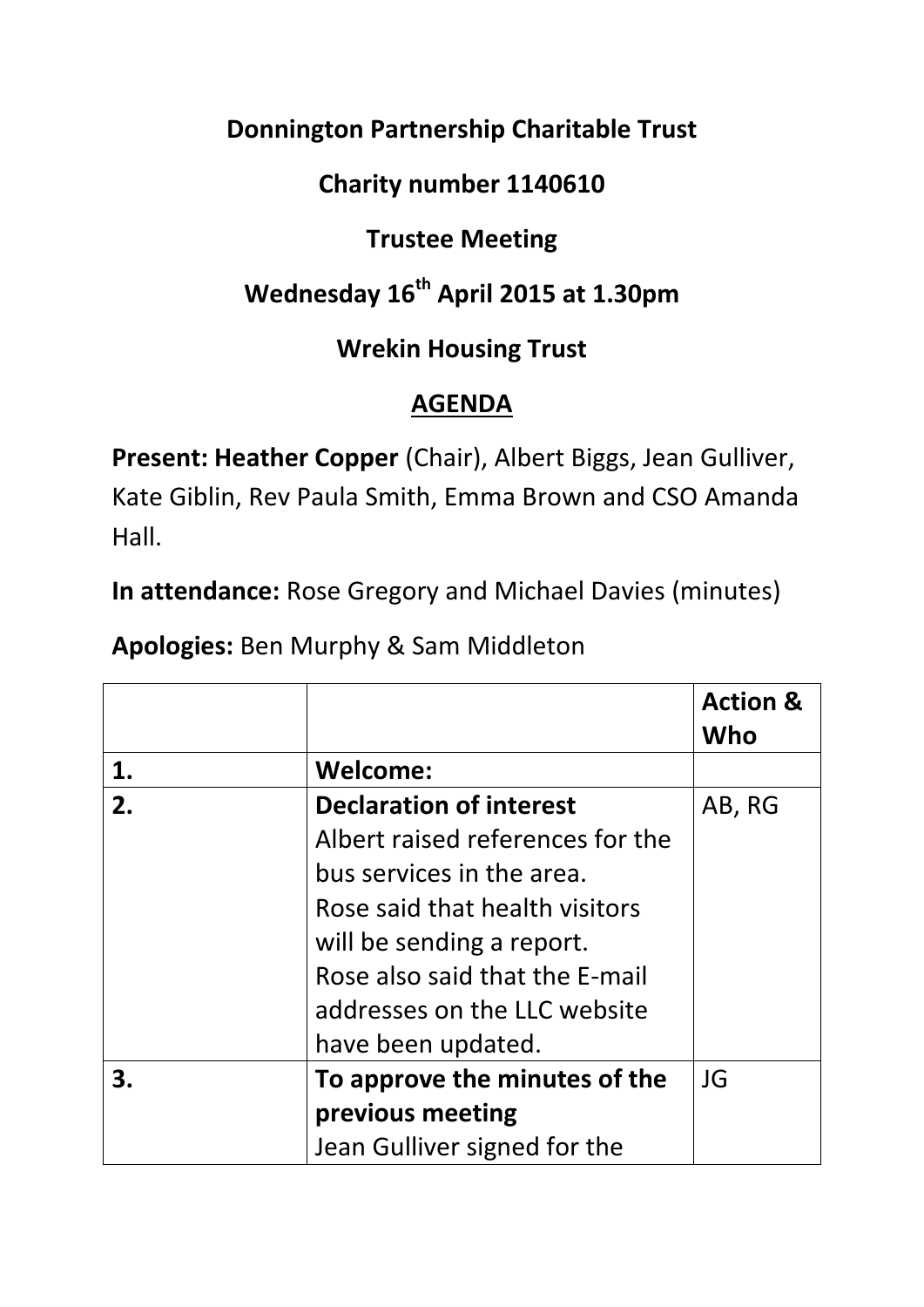|    | minutes, there were no                 |           |
|----|----------------------------------------|-----------|
|    | questions asked about them.            |           |
| 4. | <b>Matters arising from the</b>        | <b>RG</b> |
|    | previous meeting                       |           |
|    | Nothing thus far has been              |           |
|    | planned for OAP's coach trip           |           |
|    | this summer.                           |           |
| 5. | <b>Financial report</b>                |           |
|    | Nothing was reported.                  |           |
| 6. | <b>Community Café update</b>           | RG, KG    |
|    | The café is running well and is        |           |
|    | very busy.                             |           |
| 7. | <b>Community Engagement</b>            | AH, HC    |
|    | <b>Meetings</b>                        |           |
|    | CSO Amanda Hall reported low           |           |
|    | levels crime in the area with          |           |
|    | shop lifting being a concern.          |           |
|    | Also internet on line safety of        |           |
|    | children is a major focus for CSO      |           |
|    | Hall saying going into schools to      |           |
|    | inform children and parents' of        |           |
|    | dangers. There has also been a         |           |
|    | drop in break ins, this may be         |           |
|    | due to increase of daylight.           |           |
|    | There only one case of antisocial      |           |
|    | behaviour is dealing at the            |           |
|    | moment.                                |           |
|    | <b>Highland Drive Play Park should</b> |           |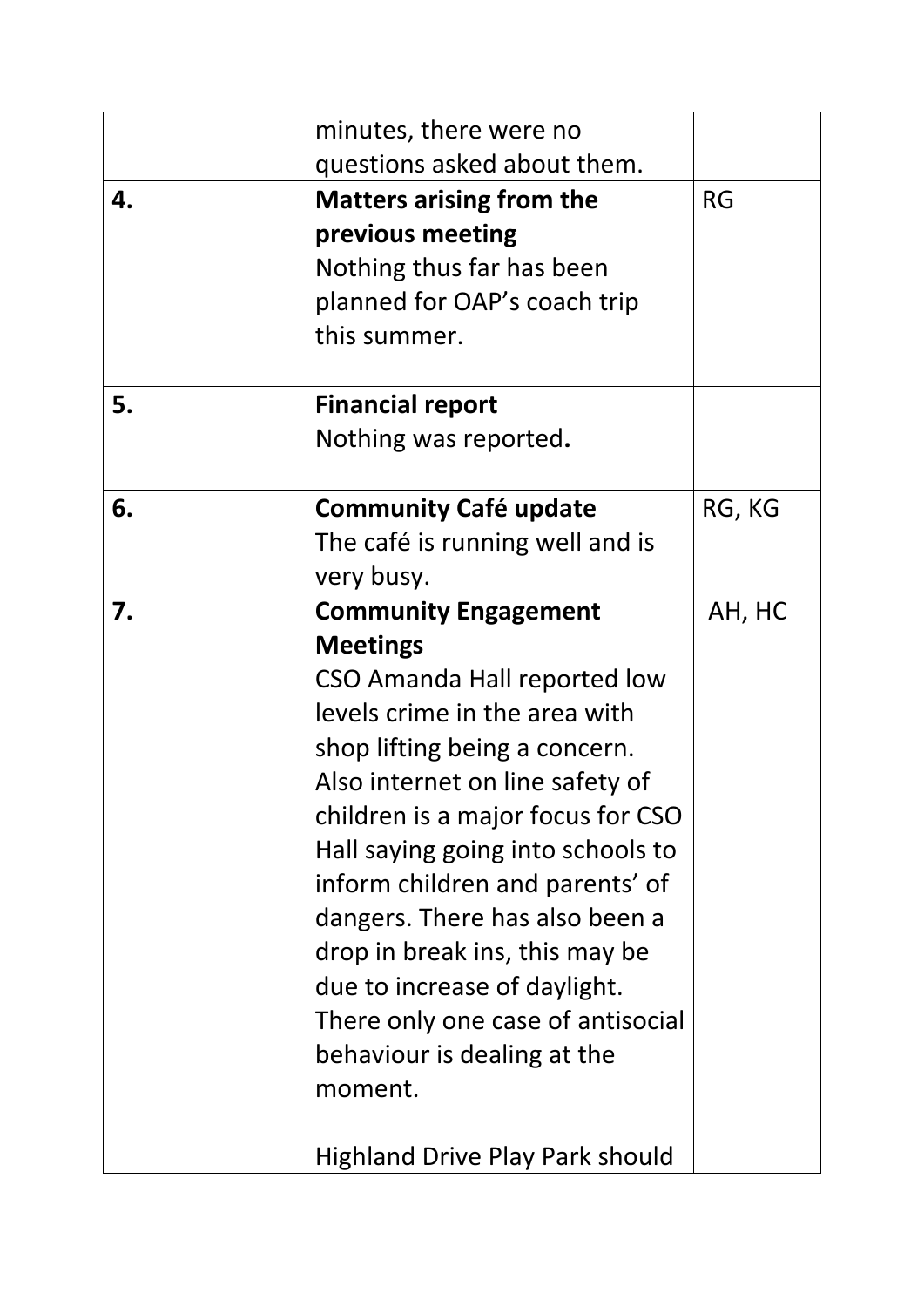| be up and running for late<br>summer, drainage of the site<br>will also be improved.                                                                                                                                                                                                                                                                                                                                                                                                            |  |
|-------------------------------------------------------------------------------------------------------------------------------------------------------------------------------------------------------------------------------------------------------------------------------------------------------------------------------------------------------------------------------------------------------------------------------------------------------------------------------------------------|--|
| CSO Hall will be going to a help<br>car parking near schools.<br>Wrekin Drive also may have<br>double yellow lines painted<br>latter this year. This should help<br>with parking outside of the<br>School.                                                                                                                                                                                                                                                                                      |  |
| With action with Children and<br>the Young Heather Copper said<br>that youth groups are ticking<br>along nicely. Super Sunday has<br>the funding and posters are<br>going to be printed for the start<br>of summer.<br>Heather also said that the music<br>and DJ workshop was popular<br>with children.<br>Art workshops have been<br>planned, but the age of children<br>has to be taken into account.<br>The Youth Panel is working well<br>with children are turning up and<br>taking part. |  |
| <u>Young families</u><br>Jean has not been to the toy                                                                                                                                                                                                                                                                                                                                                                                                                                           |  |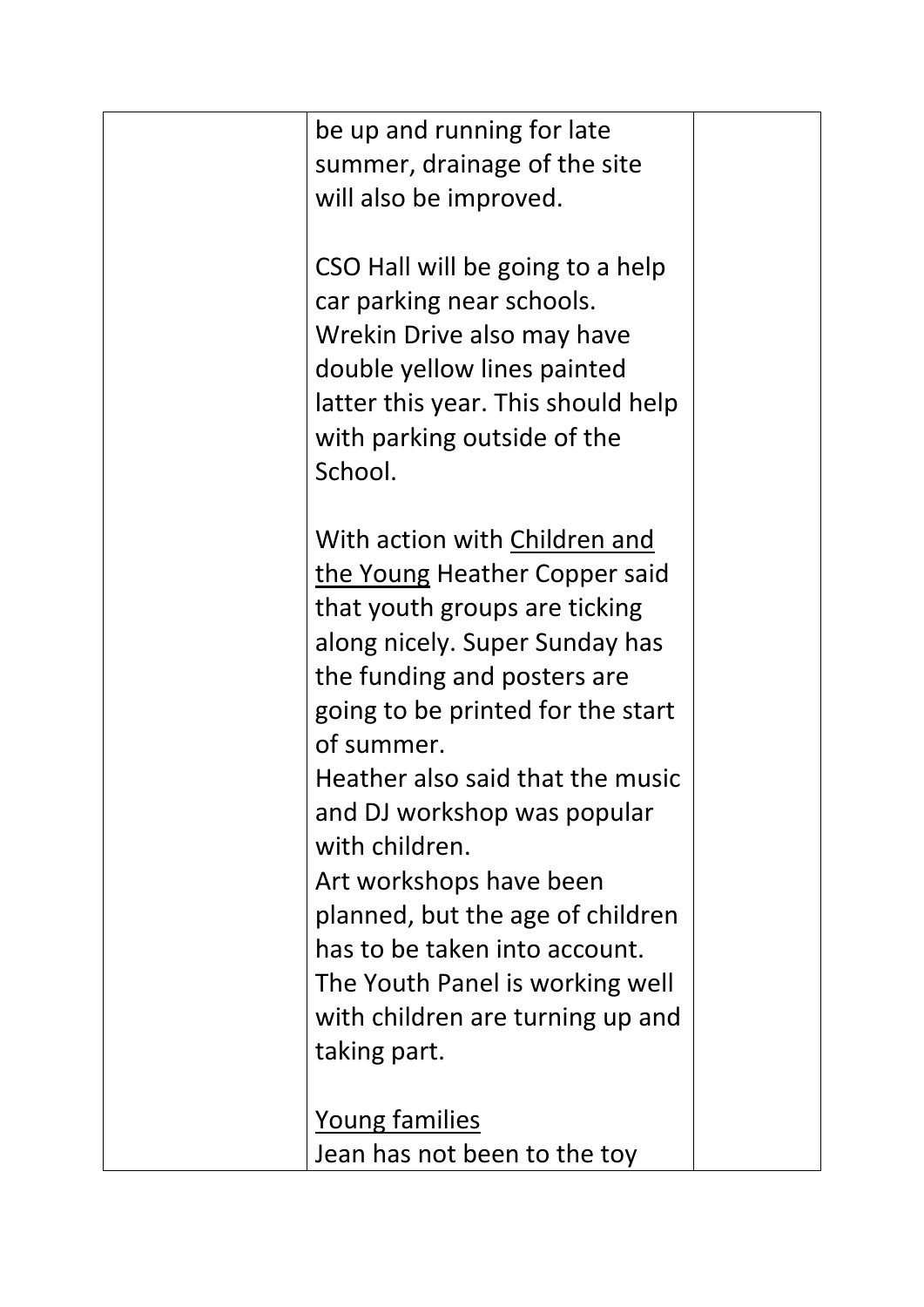|    | factory this month.<br>Jean says that new volunteers<br>are needed for 'Messy Fridays'<br>A cooking course for mums is<br>being held at LLC.<br>Jean has spoken to health<br>visitors to see if they can come<br>to future meetings. |            |
|----|--------------------------------------------------------------------------------------------------------------------------------------------------------------------------------------------------------------------------------------|------------|
| 8. | <b>Grants</b>                                                                                                                                                                                                                        | <b>HC</b>  |
|    | Amanda talked about grant                                                                                                                                                                                                            |            |
|    | spending for the year. Grant                                                                                                                                                                                                         |            |
|    | spending for dance and martial                                                                                                                                                                                                       |            |
|    | arts classes has been approved.                                                                                                                                                                                                      |            |
| 9. | <b>Lifelong Learning Centre: how</b>                                                                                                                                                                                                 | RG, AB, KG |
|    | can we can contribute to its                                                                                                                                                                                                         |            |
|    | upkeep and promotion                                                                                                                                                                                                                 |            |
|    | This year's Easter egg hunt for                                                                                                                                                                                                      |            |
|    | was a great success with 48                                                                                                                                                                                                          |            |
|    | Easter eggs were brought and                                                                                                                                                                                                         |            |
|    | the kids' found them all and a                                                                                                                                                                                                       |            |
|    | lot of fun finding them. The LLC                                                                                                                                                                                                     |            |
|    | was very busy and a lot of new                                                                                                                                                                                                       |            |
|    | mums and their children came.                                                                                                                                                                                                        |            |
|    | A new course has started up                                                                                                                                                                                                          |            |
|    | called 'Working with Children'                                                                                                                                                                                                       |            |
|    | at LLC. The Sowing Club on                                                                                                                                                                                                           |            |
|    | Thursday at the centre attracts                                                                                                                                                                                                      |            |